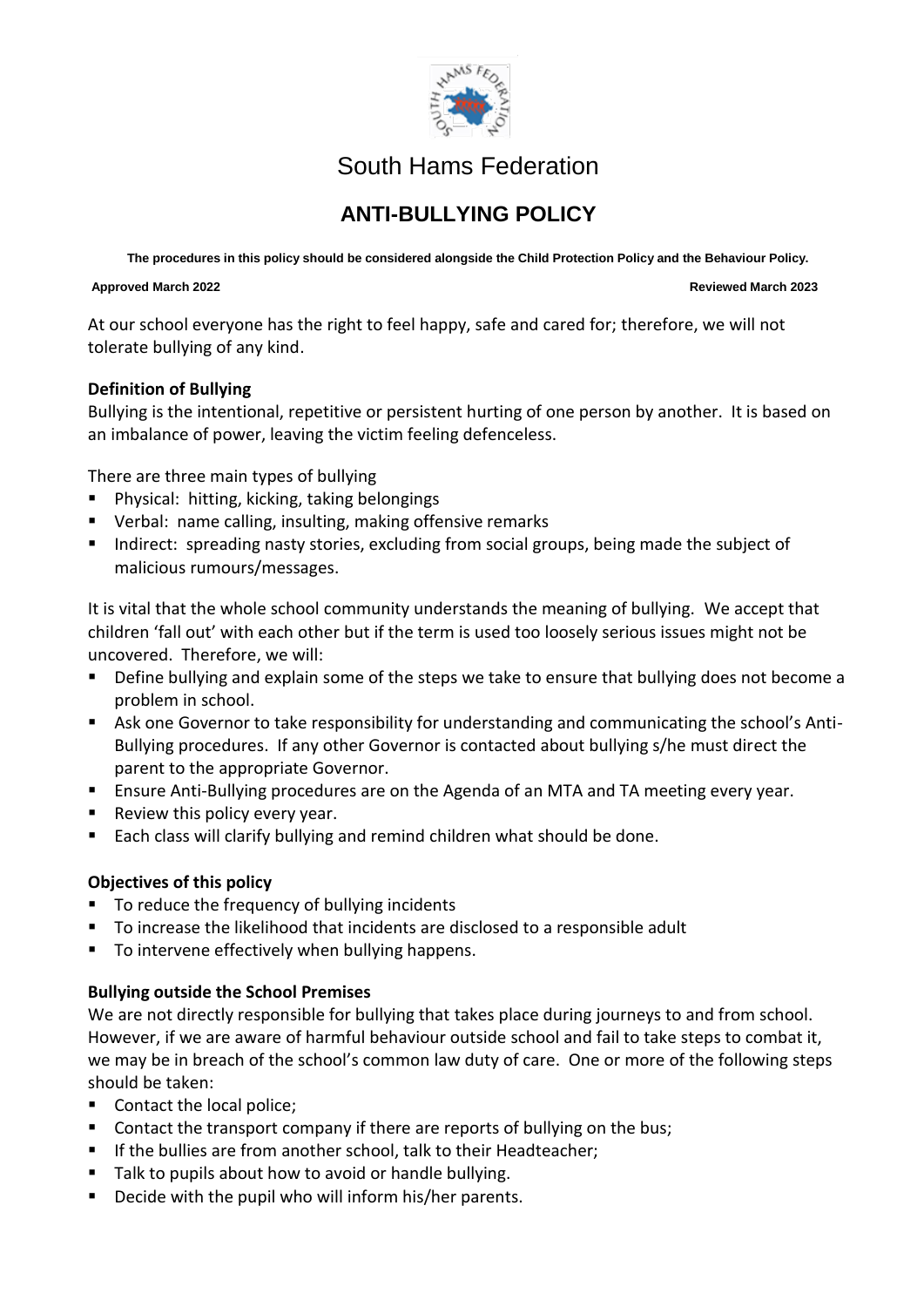### **Racist Bullying**

In racist bullying, a child is targeted for representing a group so attacking the individual sends a message to that group. Racist bullying is defined as any incident which is perceived to be racist by the victim or any other person. Such incidents might include:

- name calling, racist jokes, offensive mimicry;
- physical threats or attacks
- wearing provocative badges or insignia
- inciting others to behave in a racist way
- written insults, including those against food, music, dress or customs
- refusing to co-operate in work or play with the child.

It is a requirement that incidents of racist bullying are reported to Devon County Council.

### **Homophobic Bullying**

In Homophobic bullying, a child is targeted for representing a group so attacking the individual sends a message to that group. Homophobic bullying is defined as any incident which is perceived to be homophobic by the victim or any other person.

Such incidents might include:

- name calling, homophobic jokes, offensive mimicry;
- physical threats or attacks
- wearing provocative badges or insignia
- inciting others to behave in a homophobic way
- written insults, including those against food, music, dress or customs
- refusing to co-operate in work or play with the child.

### **How incidents of bullying might come to light**

Research suggests that a child is more likely to tell a member of their family about bullying than his/her teacher and that the older the child the less likely s/he is to tell anyone. Therefore, we need to take steps to uncover bullying.

The procedures listed above will help children, staff and parents to recognise bullying and know what to do about it

Any child can be bullied. Unfortunately, children who display the following characteristics are more likely to be bullied.

### Children who

- lack close friends in school or difficulties in social relationships;
- are shy, nervous or anxious;
- have an over-protective family environment;
- lack the social skills to deal sensitively in some situations and therefore provoke bullying behaviours;
- are different in some obvious respect;
- have Special Educational Needs or a disability.

A child might indicate that s/he is being bullied by displaying certain behaviour. Staff should be aware of possible signs of bullying and use their knowledge of pupils to identify changes in behaviour that might indicate bullying. Any suspicions must be investigated.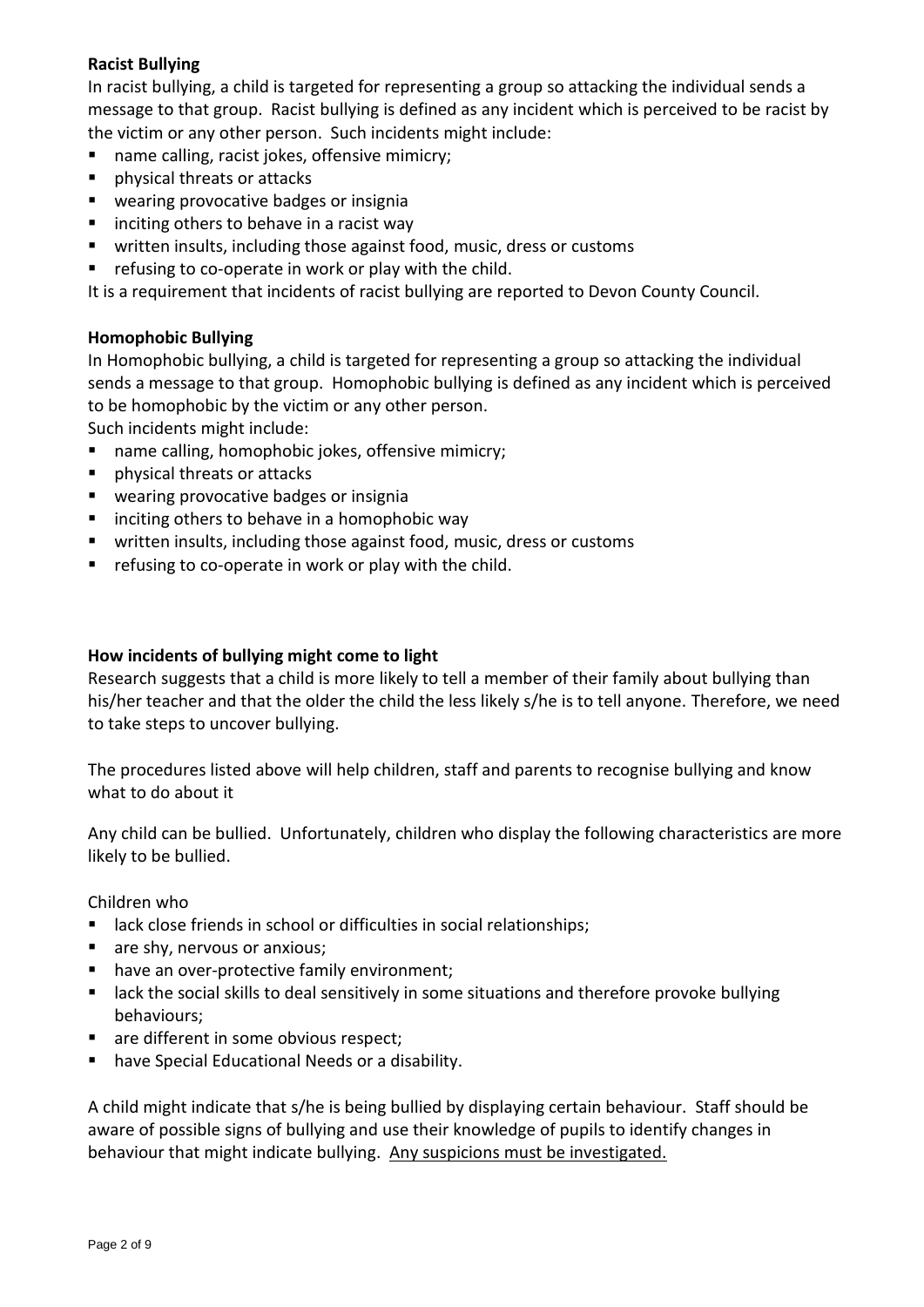Signs of bullying might include:

- being emotionally volatile;
- low self-esteem;
- unwillingness to come to school;
- withdrawn, isolated behaviour;
- complaining about missing possessions;
- refusal to talk about the problem;
- being easily distracted;
- damaged or incomplete work.

Within school, bullying most typically takes place where adult surveillance is intermittent; research suggests that in primary schools approximately three-quarters of bullying takes place during playtimes. All members of staff have a duty to be particularly vigilant during these times.

### **Further strategies to prevent or reduce bullying**

Through co-operative group work children learn to:

- listen to different points of view
- learn tolerance of others
- become better integrated into the peer group
- share responsibility to complete a task.

In PSHE lessons children will:

- be in a safe space to explore issues of concern
- explore relationships with adults and peers
- **E** affirm the strengths and enhance the self esteem of each person
- make eye contact
- take turns to speak and listen
- discuss difficult issues.

### **Onlookers and Bystanders**

Through the strategies outlined above, all children will be aware of what bullying is and their responsibility for caring for their peers. From Year 1 children are taught to begin to understand their responsibilities if they know that other children are being bullied. From Year 3 children are taught about the role of witnesses. From Year 5 children are taught about the different roles in bullying and what to do if they spot them. Children who 'egg-on' other bullies will be treated as a bully. 'Tellers' will be rewarded, but not named.

Our School Aims focus on caring for others; therefore, if children stand by knowing that bullying is taking place and they do not tell, then we are failing to achieve our school aims.

### **Collective Bullying**

Bullies will often have significant power within their peer group and may use this power to encourage others to bully. There is security in numbers; collective bullying will make it less likely that the bullying will be reported and that the initiator will take responsibility. Although it is time consuming, it must be remembered that a group of bullies is a collection of individuals and each individual role within the bullying should be dealt with separately. Several pupils saying the same does not necessarily mean that they are telling the truth. Group punishment can be ineffective as it could nurture group solidarity and isolate the victim further.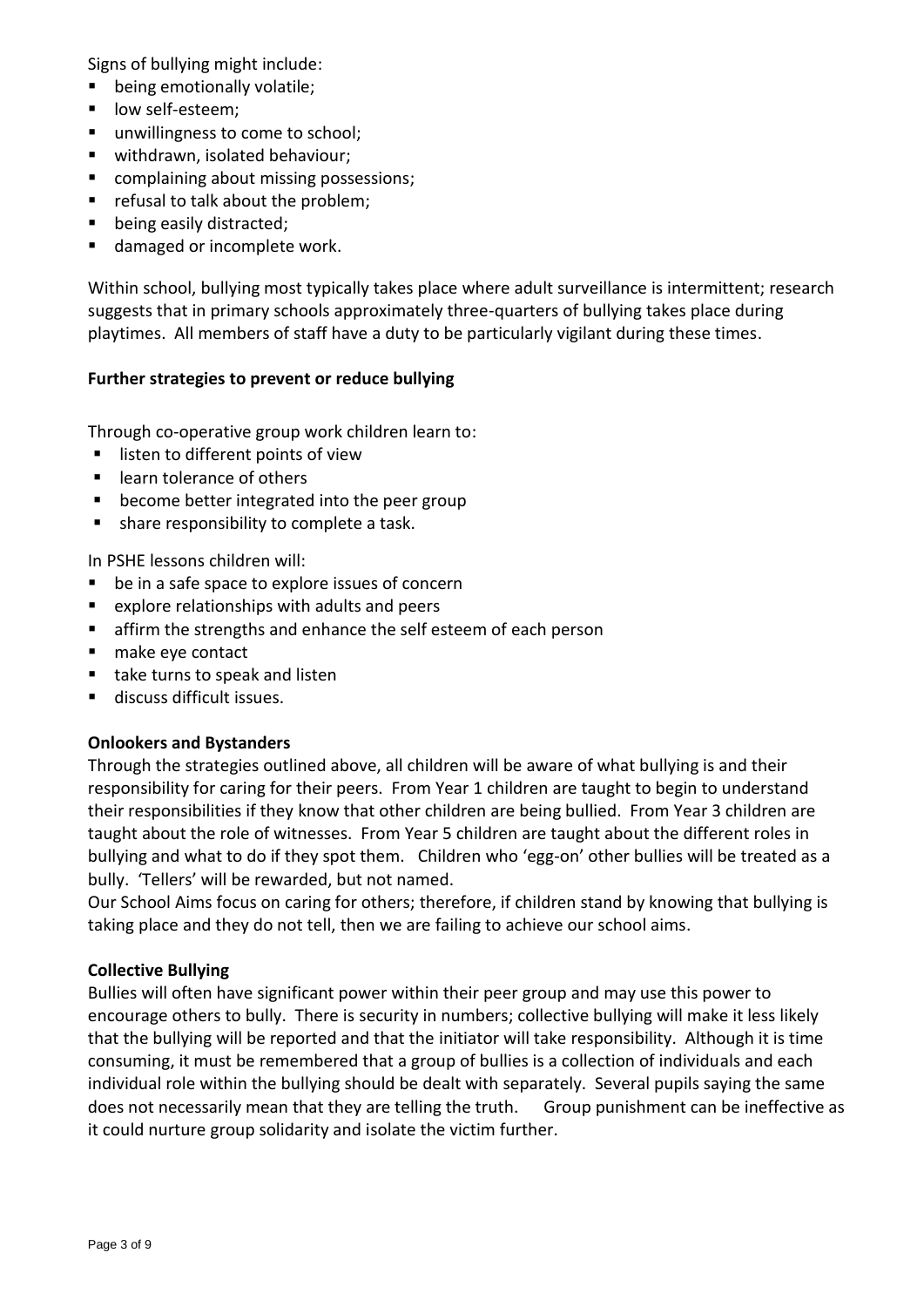### **When an incident of bullying is reported**

If a parent contacts the school s/he should firstly be directed to the class teacher to discuss the incident of bullying. If appropriate the difference between bullying and behaviour incidents should be made clear to the parent.

If another member of staff notices an incident of bullying, s/he should also refer to the child's class teacher. The class teacher is most likely to know the child, friendship patterns, other incidents or behaviours that might shed light on the bullying incident.

### The class teacher will

- make a note of the parent's concern, including dates and names (Use Report Form Appendix B)
- reassure the parent that the issue will be followed up
- tell the parent what will happen next
- make a further appointment to explain what has been done and find out if it has stopped.
- Record detail on CPOMS

If a child discloses that s/he is being bullied, see procedure for meeting with the victim (below).

If the class teacher considers the incident is serious s/he must refer the incident to the Head of School or Deputy. The class teacher must also refer to the behaviour policy.

Whenever a disclosure about bullying is made, it must always be treated seriously. While others might not feel that certain actions or words are of a bullying nature, if the recipient feels that they are being bullied that is sufficient evidence to treat the case as bullying.

Any incident of racist or prejudicial bullying must be reported to Devon County Council.

### **DEALING WITH A BULLYING INCIDENT**

### **Meeting with the Victim**

The experience of being bullied can have a significant impact on the rest of a child's life; it could cause low self-esteem, anxiety and depression. A child with low self-esteem will find it hard to disclose incidents of bullying. If the child who has been bullied exhibits 'victim behaviours' the Head or one of the Deputies must be informed. The child will need help to identify how difficulties could be avoided or resolved in the future.

- Ask the victim if s/he would like a friend.
- Make a note of what the child says, including dates and names (Use Report Form Appendix B)
- Remain calm and non-judgemental to reassure the child that s/he is being listened to
- Agree with the child what should happen next, including
	- o establishing if parents know or how the parents will be informed
	- $\circ$  how the difficulties should be resolved. (The preference should be to see both children together after speaking to both sides individually. 'Rescuing' the victim will not help the child to deal with or avoid incidents in the future.)
- Establish how the child can be and feel safe whilst you complete enquiries
- Praise the child for having the confidence to speak out
- Arrange to see the child again the next day.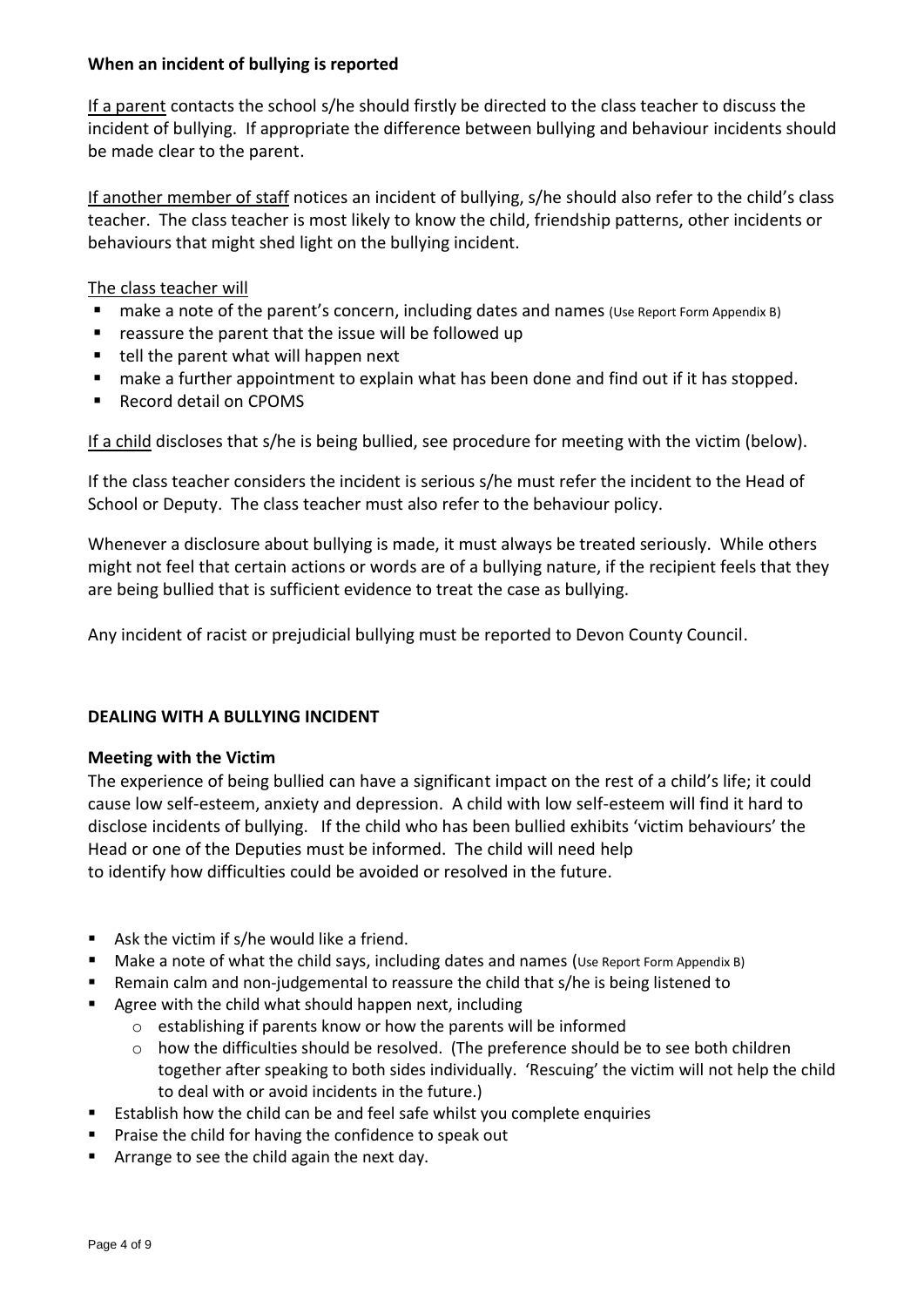### **Interviewing the suspected bully/bullies**

Bullies often have low self-esteem, lack the social skills necessary for expressing needs and feeling without resorting to aggression, lack empathy and lack insight into the cause or consequence of their behaviours. Consequently, bullies often lack remorse for their behaviour and its effects. There is no evidence to suggest that either victims or bullies, without support, will outgrow patterns of inappropriate behaviour. If unchecked, these behaviours are likely to have a damaging effect on their lives beyond the years of statutory education and could lead to criminal prosecution as adults.

- Consider the safety of the victim. It might be more appropriate to describe the behaviour that has been heard and/or seen, suggesting that it has been witnessed by a third party. The bully should be led to considering the consequences of his/her actions.
- Note what is said.
- Use the appropriate class bullying display when referring to the behaviour and incident.
- Ask the bully how s/he will put the matter right. If a one-to-one meeting between the bully and the victim is required, get the agreement of the victim first and ensure that the victim feels safe and supported at the meeting.
- Tell the bully that the notes made will be kept and that you will be regularly checking up on him/her

### ▪ **The mediation meeting with both children**

- Paraphrase your understanding of the antecedents and the actions. It is how the children perceive the situation which is important, not how others perceive it.
- Ensure that the children identify how they can resolve the incident/difficulties and prevent anything from recurring. ie What will both parties agree to do?
- Explain what each child should do if there is further bullying or provocation.
- Explain what action the school will take if the problem happens again.
- Decide on an appropriate punishment for the bully.

### **After the meeting**

- Note how the bullying came to light, what steps were taken, the solution, and what will happen if the incident recurs. A report form is included as Appendix B. These must be added to CPOMS
- Make a note of when you will speak to both parties individually to review the agreements.
- Parents of both parties should be informed. Description of the incident, action and solution will be used, not names of the other party involved.

### **On-line Bullying**

Children will be taught about the potential of online bullying through our PSHE and Computing curriculum, actions to protect themselves and reporting procedures as part of our Online Safety Curriculum.

### **Evaluation of the success of this policy**

The success of this policy will be judged against the objectives on page one of the policy.

■ Once a year the children on the school council will be asked what bullying is and what should be done if they know someone is being bullied.

 If there are appropriate answers these questions, without prompting, it would suggest that our message about bullying is clear and constant.

■ The Head of School will keep notes about bullying incidents to identify patterns or repetitions. There will be intermittent checks on victims of bullying. If our policy is successful we would not expect repeated incidents.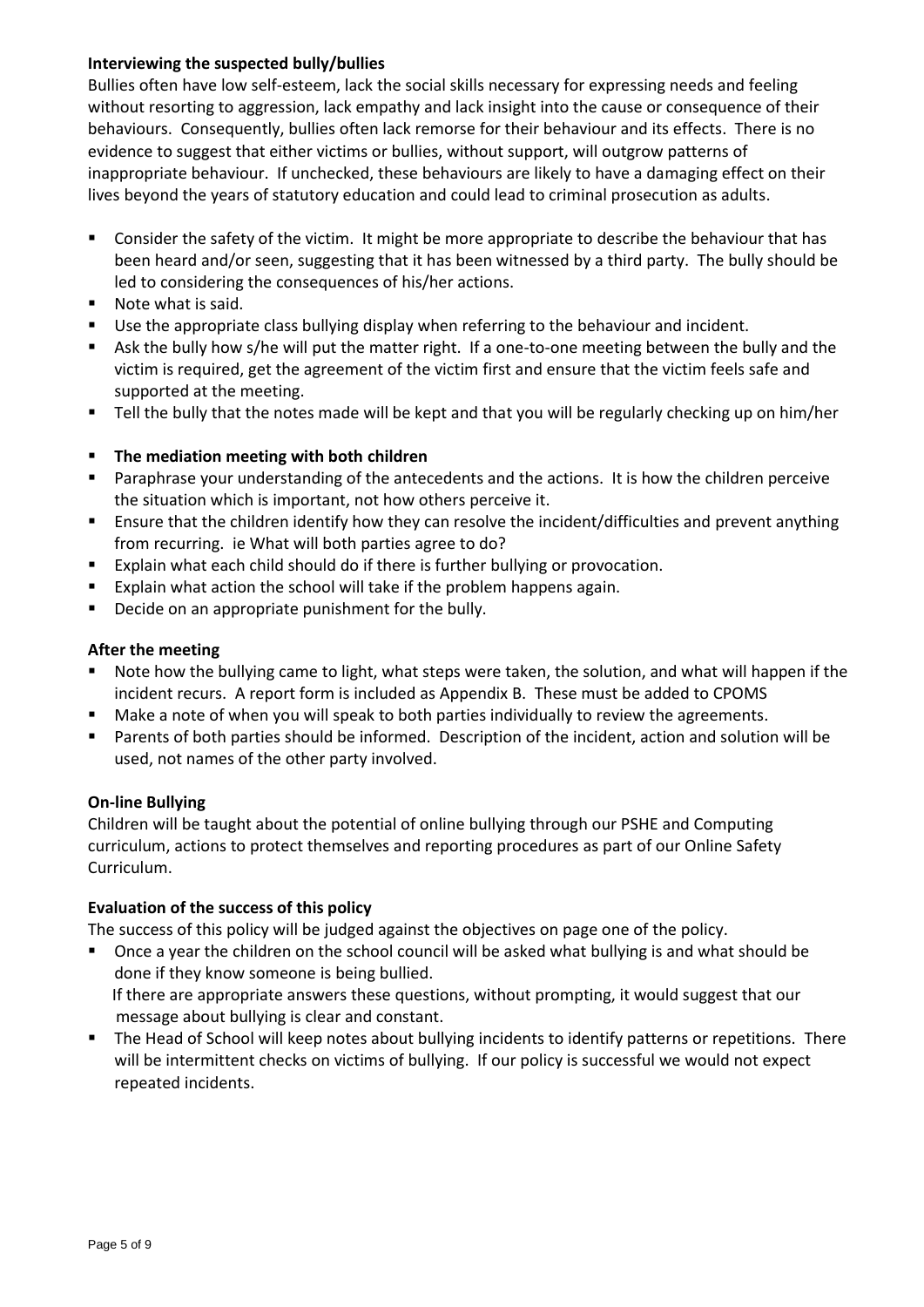### **Anti-Bullying Expectations**

### SUMMARY OF INTENDED LEARNING OUTCOMES FOR EACH YEAR GROUP

| YR GP                                | <b>INTENDED LEARNING OUTCOMES</b>                                                                                                                                                                                                                                                                                                                                                                                                                                                                                                                                                                                                                                                                                                  |
|--------------------------------------|------------------------------------------------------------------------------------------------------------------------------------------------------------------------------------------------------------------------------------------------------------------------------------------------------------------------------------------------------------------------------------------------------------------------------------------------------------------------------------------------------------------------------------------------------------------------------------------------------------------------------------------------------------------------------------------------------------------------------------|
| Rec                                  | I know I belong in my classroom.<br>I like the ways we are all different and can tell you something special about me.<br>I can tell you some ways in which children can be unkind and bully others.<br>I can tell you how it feels when someone bullies you.<br>I can be kind to children who have been bullied.<br>I know who I could talk to in school if I was feeling unhappy or being bullied.<br>I know what to do if I am bullied.                                                                                                                                                                                                                                                                                          |
| <b>Yr 1 &amp;</b><br>Yr <sub>2</sub> | I can tell you what bullying is.<br>I can tell you some ways in which I am the same as and different from my friends.<br>I am proud of the ways in which I am different.<br>I can tell you how someone who is bullied feels.<br>I can be kind to children who are bullied.<br>I know that when you feel sad, it affects the way you behave and how you think.<br>I know some people in and out of school who I could talk to if I was feeling<br>unhappy or being bullied.<br>I know what to do if I am bullied.                                                                                                                                                                                                                   |
| Yr 3 &<br>Yr <sub>4</sub>            | I can tell you what bullying is.<br>I know what it means to be a witness to bullying.<br>I know that witnesses can make the situation better or worse by what they do.<br>I know how it might feel to be a witness to and a target of bullying.<br>I can tell you why witnesses sometimes join in with bullying or don't tell.<br>I can tell you some ways of helping to make someone who is bullied feel better.<br>I know that sometimes bullying is hard to spot and I know what to do if I think it is<br>going on but I am not sure.<br>I can problem-solve a bullying situation with others.<br>I have thought about whether my behaviour could be perceived as bullying.                                                    |
| Yr 5 &<br>Yr 6                       | I understand how rumour-spreading and name-calling can be bullying behaviours.<br>I can explain the difference between direct and indirect types of bullying.<br>I can explain some of the ways in which one person (or group of people) can have<br>power over another.<br>I know some of the reasons why people use bullying behaviours.<br>I know some ways to encourage children who use bullying behaviours to make<br>other<br>choices.<br>I can tell you a range of strategies which I have for managing my feelings in bullying<br>situations and for problem solving when I am part of one.<br>I have thought about whether my behaviour could be perceived as bullying.<br>I have thought about how I behave in a group. |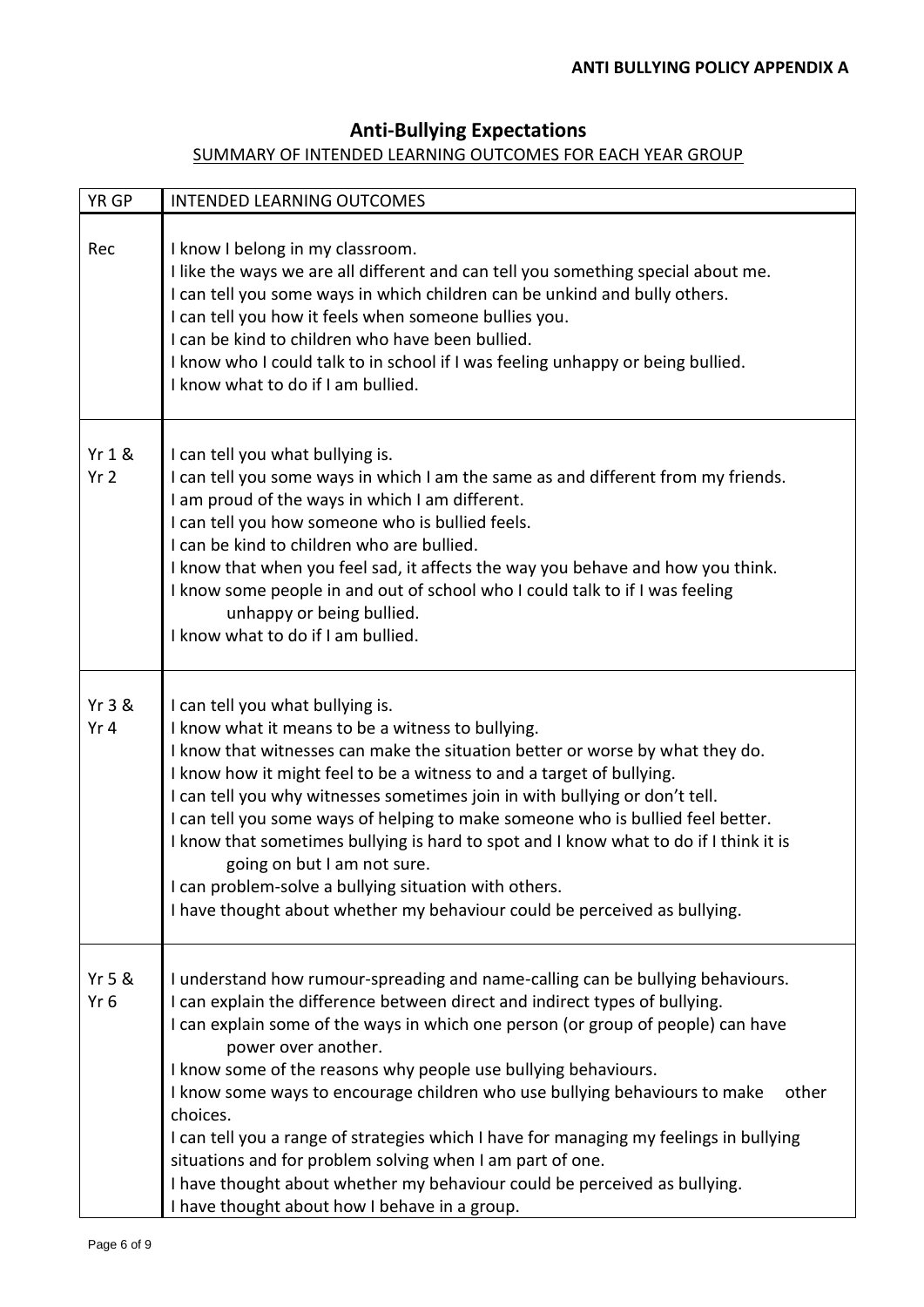### **Anti-Bullying Policy Appendix B South Hams Federation** - **Anti-Bullying Report Form**

| Brief outline of reported incidents                                              |  |  |  |  |  |
|----------------------------------------------------------------------------------|--|--|--|--|--|
|                                                                                  |  |  |  |  |  |
|                                                                                  |  |  |  |  |  |
| Do you (the adult) consider it a case of bullying? _____________________________ |  |  |  |  |  |

Brief outline of discussion with child

| Actions agreed with child |  |  |
|---------------------------|--|--|
|                           |  |  |
|                           |  |  |
|                           |  |  |
|                           |  |  |
| Solution                  |  |  |
|                           |  |  |

| parents informed YES/NO If no, state reason |
|---------------------------------------------|
| parents informed YES/NO If no, state reason |
|                                             |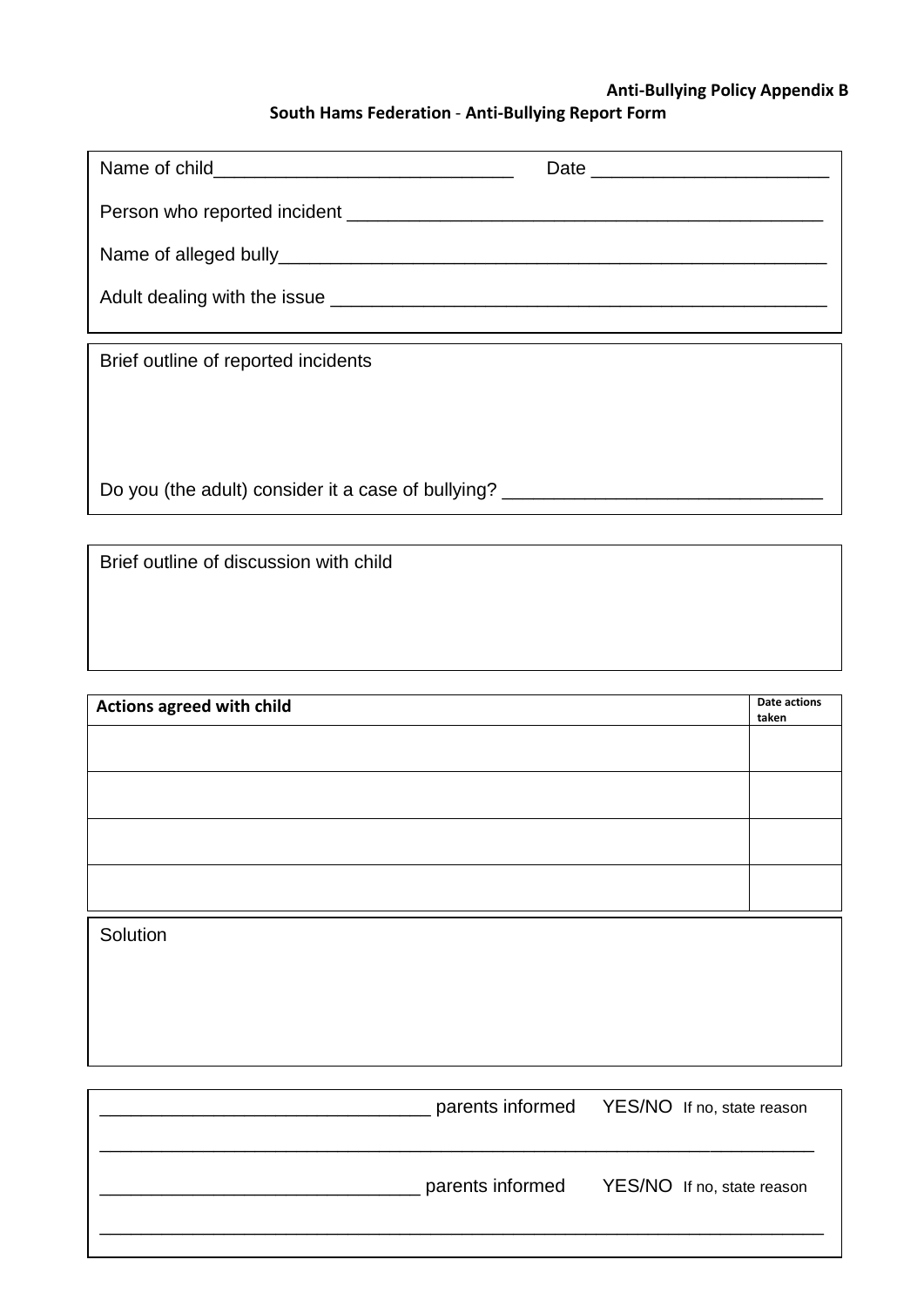# **Several Times On Purpose**

**We won't tolerate bullies here.**